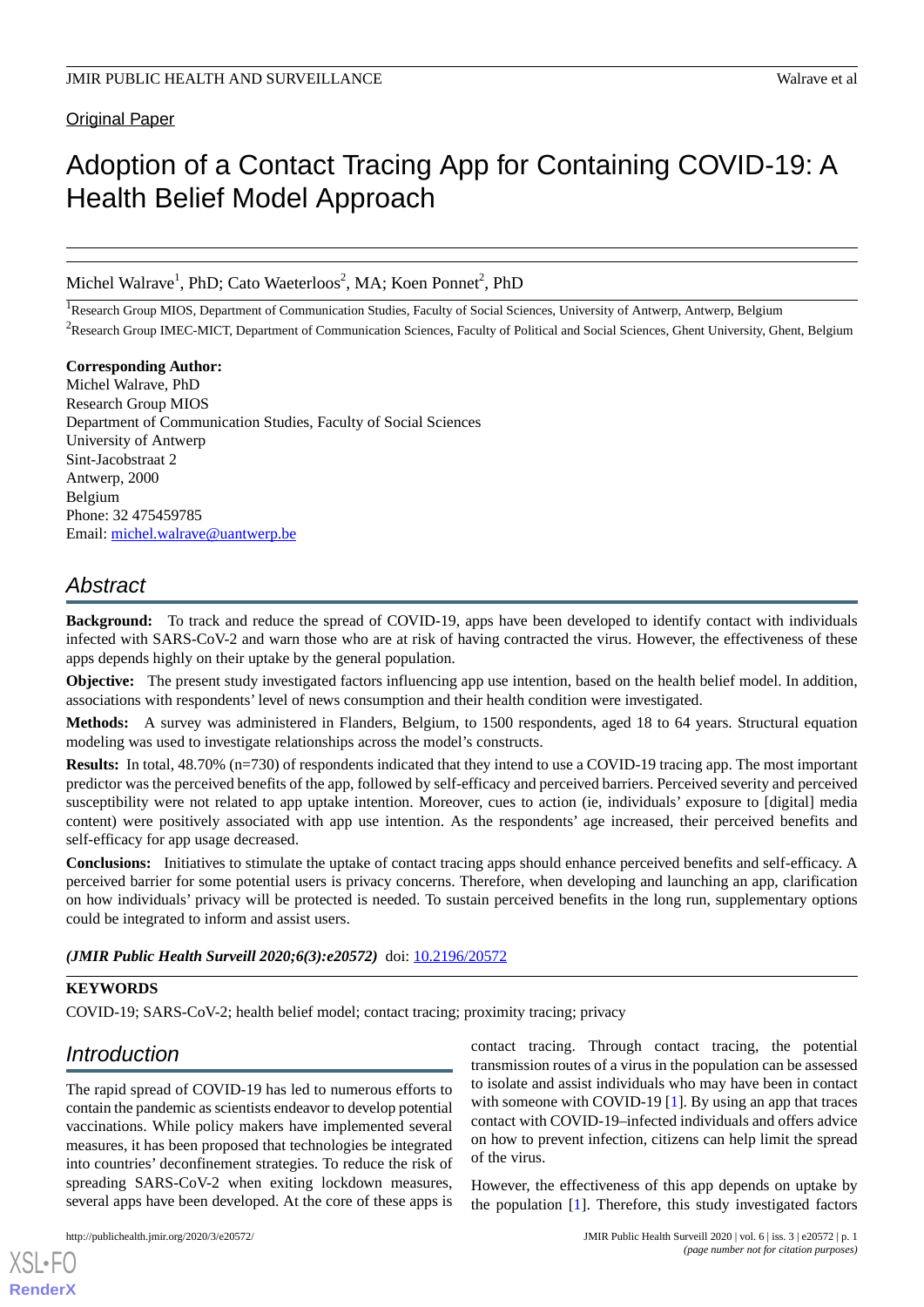that can influence citizens'willingness to use an app that traces contact with COVID-19–diagnosed individuals and notifies app users of this contact, without revealing the identity of the diagnosed app user(s) or where this contact occurred. This proximity tracing is made possible by the exchange of random identification codes between smartphones that are running the app and are in each other's proximity. The smartphones save this list of codes for a period of time (eg, the incubation period of the virus). When a smartphone user is diagnosed with the virus, they can upload anonymized data to the app's server, with the explicit permission of the user and approval of a health professional. App users who have been in the proximity of the infected app user during the incubation period of the virus will be informed that they have been in contact with an individual who has been infected with COVID-19 and therefore might be at risk of having contracted the virus. This notification to at-risk individuals can further advise users on what steps to undertake (eg, getting tested, self-isolation).

A number of countries have integrated this kind of tracing app into their deconfinement plans or are presently discussing this option [[2](#page-7-1)[,3](#page-7-2)]. Research has concentrated on contact tracing and symptom tracking systems [[1,](#page-7-0)[4](#page-7-3)[-6](#page-7-4)] as well as the association between app usage and the epidemiological spread of the virus [[7\]](#page-7-5). Some studies have focused on the differences between apps implemented in several countries [\[3\]](#page-7-2), while others have analyzed the legal or ethical aspects (eg, data protection)  $[2,8,9]$  $[2,8,9]$  $[2,8,9]$  $[2,8,9]$  $[2,8,9]$ . Questions still remain about the factors that influence citizens' uptake of COVID-19 contact tracing apps. Insight into these factors provides developers and policy makers information on aspects that need to be taken into account when launching an app and stimulating app uptake.

The aim of this study is to investigate which factors influence individuals' intention to use a COVID-19 app by adopting the health belief model (HBM)  $[10,11]$  $[10,11]$  $[10,11]$  perspective. The HBM states that, in response to a threat, an individual's health behavior is determined by two cognitive processes: how severe one assesses the consequences of a threat to be (ie, threat appraisal) and how efficient and feasible a protection behavior is (ie, coping appraisal) [[12\]](#page-8-0).

Applied to the current COVID-19 pandemic, threat appraisal consists first of one's *perceived susceptibility* or perceived risk for contracting SARS-CoV-2. We expect that if someone perceives themselves to be at risk of COVID-19 infection and related health complications, the individual will be inclined to use the app to assess potential COVID-19 infection risks. *Perceived severity* refers to individuals' perceptions of the impact of infection for them. Therefore, individuals who assess this risk to their personal health as high will be more inclined to adopt the app.

Behavioral intention is further determined by the *perceived benefits*—in this case, the expected positive consequences of using the COVID-19 app. Individuals who are more convinced of the app's social (eg, using the app to contribute to knowledge about the viral spread) and individual (eg, being informed of potential infection) benefits would be more willing to use the app. However, in the current debate on tracing apps, some have voiced concerns about the protection of app users'personal data

[[3\]](#page-7-2). These concerns can form *perceived barriers* to adopt the app. Additionally, tensions may occur between infected and healthy individuals [\[13](#page-8-1)], which could also present barriers to using the app. By contrast, *cues to action* can stimulate individuals to engage in protective behaviors. Since media coverage of the COVID-19 pandemic is high, we assessed respondents' perceived exposure to (digital) media content. We expect that the more individuals consult news platforms during the pandemic, the more inclined they will be to use the app.

Users may have various expectations concerning their potential mastery of the app. Individuals' *self-efficacy* was added to the original HBM [\[14](#page-8-2)], which is, in short, one's belief of having mastered performance of a requisite protective behavior [[15\]](#page-8-3). We therefore expect that individuals' adoption of the app will be influenced by their belief in their competence to use the app. The HBM is often complemented by factors that relate to the particular behaviors being investigated [\[16\]](#page-8-4). We included health conditions that increase respondents' risk when infected with the virus as an additional factor that may influence behavioral intentions. Finally, we investigate potential differences in gender, age, and education.

## *Methods*

#### **Procedure and Sample**

Our study was conducted in Belgium, one of the top 15 countries with the greatest number of cumulative confirmed COVID-19 cases (from January to April 2020) [[17\]](#page-8-5). At the time of this study, no contact tracing technology had been implemented in Belgium.

An online survey was administered to respondents, aged 18 to 64 years. The study was approved by the University of Ghent Ethics Committee. The data were collected from April 17 to 19, 2020. The recruitment of respondents was organized by a professional research agency.

Using the statistical program G\*Power, the calculation of an *a priori* sample size, with an effect size of 0.1, a desired power value of at least .80, and an alpha score of no greater than .05, returned a recommended minimum sample size of 614 respondents.

A sample of 1500 respondents was recruited with the following eligibility criteria: (a) a resident of Belgium, (b) aged 18-64 years, and (c) speak Dutch. To achieve a heterogeneous sample, we followed a stratified sampling procedure. Based on Belgian federal statistics, we stratified *a priori*the data regarding gender (50.42% male and 49.58% female), age (33.28% between 18-34 years, 32.15% between 35-49 years, and 34.57% between 50-64 years), and educational degree (22.50% with lower secondary education, 40.65% with upper secondary education, and 36.85% with higher education) so that the proportion of the sample's strata would reflect the Flemish population. In total, 8000 panel members were emailed an invitation to participate, which included a short description of the study. When 1500 respondents were recruited, in accordance with the strata, data collection was truncated. Respondents were not remunerated for their participation but were entered into a contest organized by the agency to win vouchers worth a maximum of 50 euros.

```
XS\cdotFC
RenderX
```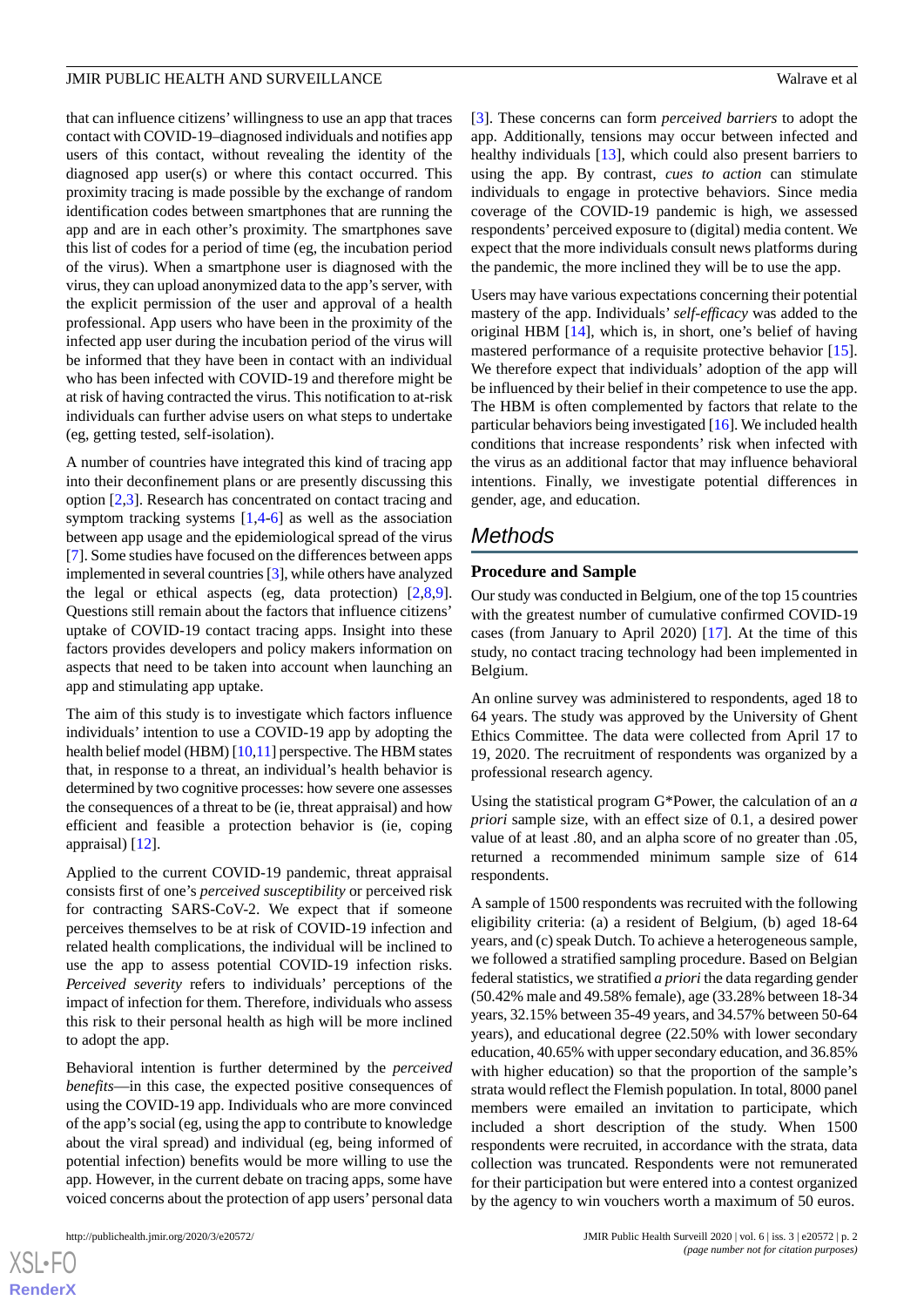The respondents were informed of study objectives and asked for informed consent. They were then provided with a brief description of the key features of a potential COVID-19 app—the use of Bluetooth or GPS signals to detect proximity, the anonymous disclosure of users' COVID-19–positive status to other users who have been in their proximity, access to supplementary information, and advice on dealing with COVID-19. This information was based on available explanations from apps that have been developed [[18,](#page-8-6)[19\]](#page-8-7) since a COVID-19 app was not available in Belgium at the time of the study. This introduction and the questionnaire were assessed by 3 respondents to check for clarity.

#### **Measures**

We measured HBM constructs following Champion's recommendations [\[20](#page-8-8)]. All answers were on 5-point Likert scales ranging from *disagree* to *agree*. *Perceived susceptibility* was measured with 3 items assessing respondents' views on how likely a COVID-19 infection would affect them. *Perceived severity* was assessed with 3 items investigating how serious respondents assess the consequences for their health of a COVID-19 infection to be. In total, 6 items measured the *perceived benefits*respondents find in using the COVID-19 app (individual as well as social benefits). Based on current debates about COVID-19 apps, 2 items measured *perceived barriers*. This construct focused on privacy issues raised by the app and how it could contribute to tensions among citizens with a different COVID-19 status. *Cues to action* that would stimulate individuals to use the app concentrated on (online) news consumption during the COVID-19 crisis. This news consumption was measured by asking respondents: "When you think of the news you consult during the corona period (this is the period since the Belgian government announced strict measures on Friday, March 13, 2020), how often do you consult the news through the sources below?". In line with previous research [[21,](#page-8-9)[22](#page-8-10)], respondents rated the online sources. Answers were recorded using a 5-point scale ranging from *never* to *multiple times a day*. Finally, 3 items were designed to capture *self-efficacy*, which is the respondents' own assessment of how easy it would be for them to use the app. In addition, the respondents' gender, age, and education level were asked. Finally, individuals' COVID-19 personal health risk was

assessed by asking if they suffered from one or several health conditions that can be a risk factor when infected with SARS-CoV-2 (ie, heart or lung condition, renal disease, diabetes, cancer, weakened immune system, high blood pressure).

#### **Data Analysis**

We applied structural equation modeling to the collected data using Mplus 8.4 (Muthén & Muthén) to examine the relationships among the HBM constructs [\[23](#page-8-11)]. First, we built a measurement model to test whether the observed variables reliably reflect the hypothesized latent variables (ie, intention, perceived susceptibility, perceived severity, perceived benefits, perceived barriers, cues to action, self-efficacy). Thereafter, we examined the relationship between the study variables and our covariates (ie, gender, age, education, COVID-19 personal health risk). Finally, we estimated a structural model with intention to use the COVID-19 app as the outcome.

We evaluated the model fits of the measurement and path models according to several fit indices. Given that the  $\chi^2$  is almost always significant and not an adequate test of the model fit [\[24](#page-8-12),[25\]](#page-8-13), we also report the comparative fit index (CFI), root mean square error of approximation (RMSEA), and the standardized root mean square residual (SRMR). The CFI ranges from 0 to 1.00, with a cut-off of .95 or higher indicating that the model provides a good fit [[24](#page-8-12)[,26](#page-8-14)]. RMSEA values below .05 indicate a good model fit [[27\]](#page-8-15). The SRMR is a standardized summary of the average covariance residuals [[25\]](#page-8-13). A relatively good model fit is indicated when the SRMR is less than .08 [[26\]](#page-8-14).

# *Results*

#### **Descriptive Results**

Descriptive statistics of the variables, together with Cronbach alpha values of the constructs, are presented in [Table 1.](#page-3-0) A correlation matrix of the latent variables is presented in [Table](#page-4-0) [2.](#page-4-0) All items were included in the survey in Dutch and were translated for this paper. [Table 3](#page-4-1) provides descriptive statistics of the sample, including age, gender, and highest level of education.

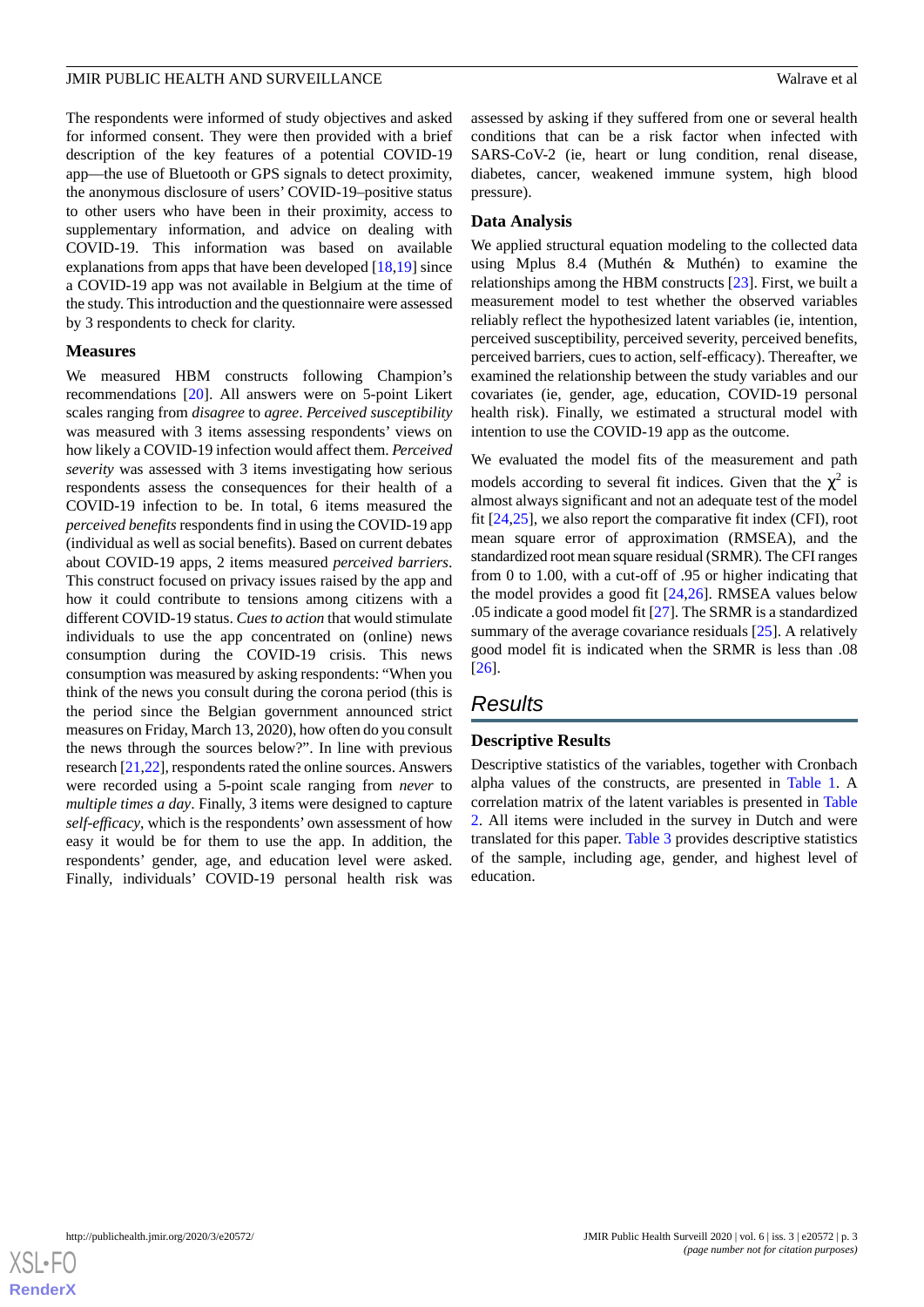<span id="page-3-0"></span>**Table 1.** Description of study variables.

| Question                                                                                                                                                                                                         | Score, mean (SD) | Cronbach alpha |
|------------------------------------------------------------------------------------------------------------------------------------------------------------------------------------------------------------------|------------------|----------------|
| <b>Behavioral intention</b>                                                                                                                                                                                      |                  | .98            |
| BI1. I would be willing to use the COVID-19 app.                                                                                                                                                                 | 3.18(1.41)       |                |
| BI2. I plan to use the COVID-19 app.                                                                                                                                                                             | 3.08 (1.40)      |                |
| BI3. I want to use the COVID-19 app in the future.                                                                                                                                                               | 3.18(1.41)       |                |
| <b>Perceived susceptibility</b>                                                                                                                                                                                  |                  | .74            |
| PSU1. I am at risk of being infected by the COVID-19 virus.                                                                                                                                                      | 2.86(0.95)       |                |
| PSU2. It is likely that I would suffer from the COVID-19 virus.                                                                                                                                                  | 3.4(0.99)        |                |
| PSU3. It is possible that I could be infected by the COVID-19 virus.                                                                                                                                             | 3.18(1.07)       |                |
| <b>Perceived severity</b>                                                                                                                                                                                        |                  | .85            |
| PSE1. If I were infected by the COVID-19 virus, it would have important health consequences<br>for me.                                                                                                           | 3.74(1.02)       |                |
| PSE2. If I were infected by the COVID-19 virus, my health would be severely affected.                                                                                                                            | 3.7(1.04)        |                |
| PSE3. If I were infected by the COVID-19 virus, my health would be significantly reduced.                                                                                                                        | 3.79(1.01)       |                |
| <b>Perceived benefits</b>                                                                                                                                                                                        |                  | .90            |
| PBE1. The COVID-19 app will offer me the opportunity to contribute to better knowledge about<br>the spread of the virus.                                                                                         | 3.49(1.17)       |                |
| PBE2. With the COVID-19 app, I will collaborate to reduce the spread of the COVID-19 virus.                                                                                                                      | 3.38(1.23)       |                |
| PBE3. Thanks to the COVID-19 app, I will be more on my guard when I have face-to-face contact.                                                                                                                   | 3.36(1.23)       |                |
| PBE4. Thanks to the COVID-19 app, I will take more precautions not to spread the COVID-19<br>virus myself (eg, wash my hands, maintain distance from others [social distancing], limit my outside<br>movements). | 3.18(1.26)       |                |
| PBE5. By using the COVID-19 app, I will help public authorities to combat the COVID-19 virus.                                                                                                                    | 3.45 (1.20)      |                |
| PBE6. The COVID-19 app will allow me to protect myself from the COVID-19 virus.                                                                                                                                  | 3.37 (1.17)      |                |
| <b>Perceived barriers</b>                                                                                                                                                                                        |                  | .60            |
| PBA1. The COVID-19 app will reduce its users' privacy.                                                                                                                                                           | 3.69(1.11)       |                |
| PBA2. The COVID-19 app will create tensions between individuals who are infected by the<br>COVID-19 virus and those who are not.                                                                                 | 3.61 (1.09)      |                |
| <b>Cues to action</b>                                                                                                                                                                                            |                  | .66            |
| CTA1. Website of a newspaper, TV or radio station, or magazine.                                                                                                                                                  | 4.14(1.82)       |                |
| CTA2. App of a newspaper, TV or radio station, or magazine.                                                                                                                                                      | 2.89(2.03)       |                |
| CTA3. News shared on social media (Facebook, YouTube, Twitter, Instagram, etc).                                                                                                                                  | 3.68(1.87)       |                |
| CTA4. News shared through messaging apps (personal messages through WhatsApp, Messenger,<br>etc).                                                                                                                | 2.99(1.95)       |                |
| CTA5. Alerts through email and newsletters.                                                                                                                                                                      | 2.94(1.81)       |                |
| Self-efficacy                                                                                                                                                                                                    |                  | .79            |
| SE1. I have the knowledge needed to use the COVID-19 app.                                                                                                                                                        | 3.62(1.23)       |                |
| SE2. I have the necessary resources to use the COVID-19 app.                                                                                                                                                     | 3.78(1.21)       |                |
| SE3. I can get help from others if I experience difficulties using the COVID-19 app.                                                                                                                             | 3.71(1.14)       |                |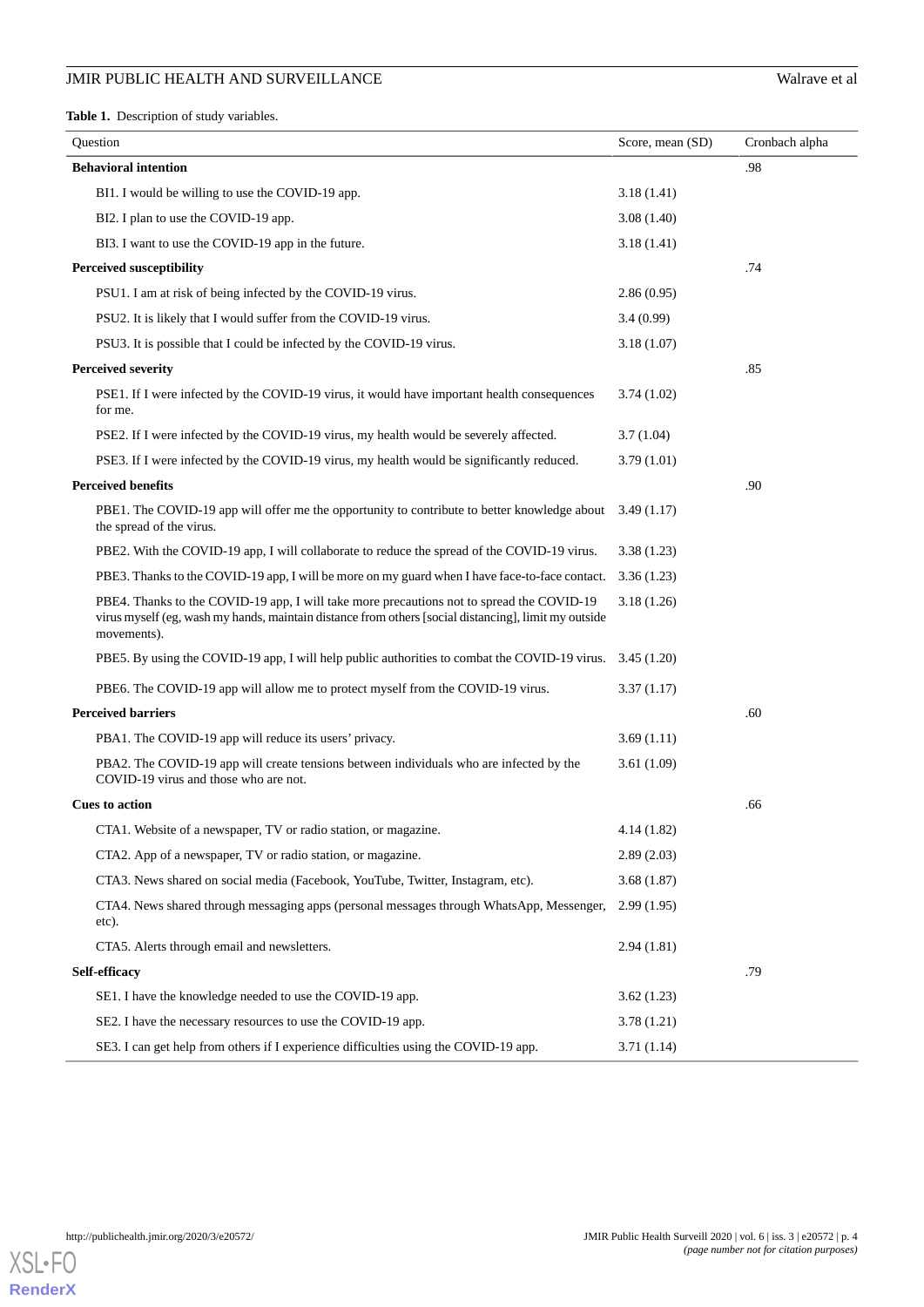<span id="page-4-0"></span>

|  | <b>Table 2.</b> Correlation matrix of latent variables. |  |  |  |  |
|--|---------------------------------------------------------|--|--|--|--|
|--|---------------------------------------------------------|--|--|--|--|

| Variable                    |                   | $\overline{2}$    | 3                 | $\overline{4}$    | 5                 | 6                 | 7 |
|-----------------------------|-------------------|-------------------|-------------------|-------------------|-------------------|-------------------|---|
| 1. Behavioral intention     |                   |                   |                   |                   |                   |                   |   |
| 2. Perceived susceptibility | .009              |                   |                   |                   |                   |                   |   |
| 3. Perceived severity       | .080 <sup>a</sup> | .078 <sup>a</sup> |                   |                   |                   |                   |   |
| 4. Perceived benefits       | .468 <sup>a</sup> | .007              | .170 <sup>a</sup> |                   |                   |                   |   |
| 5. Perceived barriers       | $-.052^b$         | $.138^{a}$        | $.057^{\rm b}$    | .103 <sup>a</sup> |                   |                   |   |
| 6. Cues to action           | .228 <sup>a</sup> | .046              | .071 <sup>a</sup> | .198 <sup>a</sup> | .085 <sup>a</sup> |                   |   |
| 7. Self-efficacy            | .285 <sup>a</sup> | .068 <sup>a</sup> | .023              | .205 <sup>a</sup> | .196 <sup>a</sup> | .211 <sup>a</sup> |   |

 $a_{P<.01}$ .

<span id="page-4-1"></span> $b_{P<.05}$ .

**Table 3.** Characteristics of the study sample.

| Characteristic                                             | Study sample $(N=1500)$ |
|------------------------------------------------------------|-------------------------|
| Gender, $n$ $(\%)$                                         |                         |
| Male                                                       | 756 (50.4)              |
| Female                                                     | 744 (49.6)              |
| Age (years), mean (SD)                                     | 41.58 (13.94)           |
| $18-34$ , n $(\%)$                                         | 499 (33.3)              |
| $35-49$ , n $(\%)$                                         | 483 (32.2)              |
| 50-65, $n$ (%)                                             | 518 (34.5)              |
| Educational level, $n$ $(\frac{9}{6})$                     |                         |
| No diploma or primary or lower secondary education diploma | 338 (22.5)              |
| Secondary education diploma                                | 611(40.7)               |
| Higher education diploma                                   | 551 (36.7)              |

In total, 48.70% (n=730) of respondents agreed with the statement that, when launched, they intend to use the app; 20.40% (n=306) disagreed, 10.40% (n=156) somewhat disagreed, 20.50% (n=308) neither disagreed nor agreed, 27.90%  $(n=418)$  somewhat agreed, and 20.80%  $(n=312)$  agreed that they intended to use the COVID-19 app. No significant differences were found between women (n=356, 47.80%) and men (n=374, 49.50%) in their intention to use the app  $(\chi^2)$ <sub>1</sub>=0.395, *P*=.53). Comparing the three age categories of respondents resulted in no significant differences in app adoption intentions between 18-34-year-olds (n=234, 46.90%), 35-49-year-olds (n=247, 51.10%), or 50-65-year-olds (n=249, 48.10%)  $(\chi^2_{2} = 1.883, P = .39)$ . Regarding respondents' education, individuals with higher education did not significantly differ in their intention to use the app (n=261, 47.4%) from respondents with, at most, secondary education (n=469, 49.4%) ( $\chi^2$ <sub>1</sub>=0.588, *P*=.44). Individuals suffering from health conditions that make them more vulnerable to COVID-19 complications did not differ in their intention to use the app  $(n=243, 50.10\%)$  compared to respondents without health problems (n=487, 48.00%)  $(\chi^2_{1} = 0.592, P = .44).$ 

#### **Measurement Model**

The measurement model provided a good fit for the data (χ<sup>2</sup><sub>254</sub>=750.87, *P*<.001; CFI=.976, RMSEA=.036, 90% CI .033-.039, SRMR=.034). All factor loadings were significant and above .44. We subsequently included age, gender, education, and COVID-19 personal health risk as covariates in the analyses and examined the relationships between the covariates and the study variables.

Gender and education were not significantly associated with any of the study variables. Age was significantly related to perceived severity ( $β = .20$ ,  $P < .001$ ), susceptibility ( $β = -.21$ , *P*<.001), benefits (β=–.08, *P*=.003), and self-efficacy (β=–.17, *P*<.001). Having a health condition that can be a risk factor when infected with COVID-19 was not significantly related to the model's constructs. Our structural model has been adjusted for these variables' influence.

#### **Structural Model**

The results of the structural model are presented in [Figure 1](#page-5-0). The results of the fit statistics indicate a good model fit (χ 2 <sup>350</sup>=1070.46, *P*<.001; CFI=.966, RMSEA=.037, 90% CI .035-.040, SRMR=.042).

 $XS$ l • FC **[RenderX](http://www.renderx.com/)**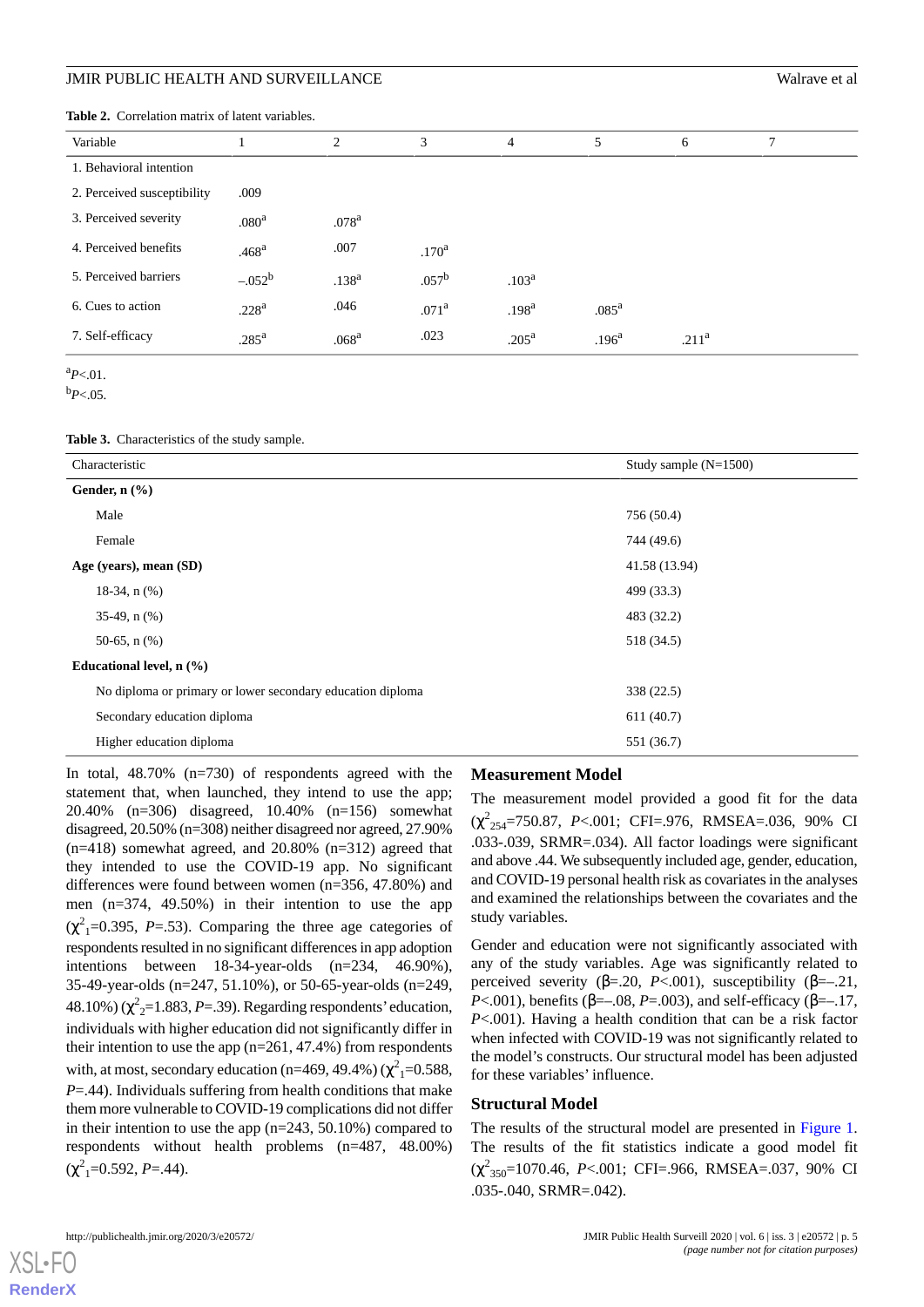<span id="page-5-0"></span>**Figure 1.** Structural model. Nonsignificant paths are not included. Dashed lines refer to covariates. \**P*<.01 \*\**P*<.001.



Our analyses revealed that perceived severity, perceived susceptibility, perceived benefits, perceived barriers, cues to action, and self-efficacy, together with the covariates, explained 32.30% of the variance in intention. The most important predictor of intention was perceived benefits (β=.41, *P*<.001), followed by self-efficacy  $(\beta = 25, P < .001)$  and perceived barriers ( $\beta$ =-.21, *P*<.001). Cues to action were significantly related to intention ( $β = .13$ ,  $P < .001$ ). However, perceived severity ( $β = .01$ ,

#### *P*=.95) and perceived susceptibility ( $\beta$ =.03, *P*=.38) were not significantly associated with intention.

# *Discussion*

#### **Principal Results**

In recent months, several countries have implemented or are discussing the integration of a COVID-19 app in their deconfinement plans [\[28](#page-8-16)]. Still, questions remain regarding

[XSL](http://www.w3.org/Style/XSL)•FO **[RenderX](http://www.renderx.com/)**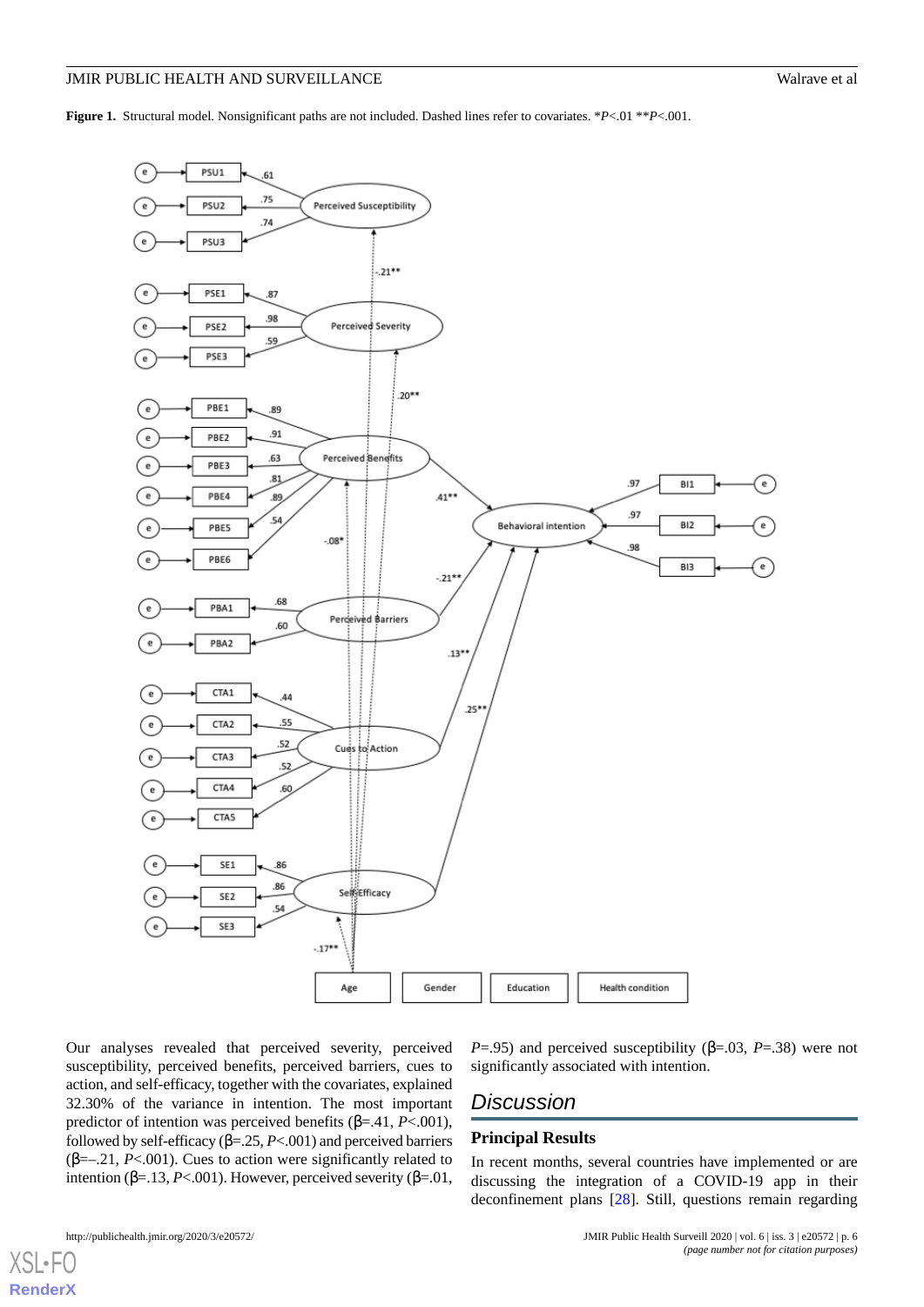citizens' motivation to use the app. Epidemiologists state that more than half of the population should use a contact tracing app for it to become effective [\[29](#page-8-17)]; in our study sample, almost half intend to use it.

As far as the HBM constructs are concerned, we found that perceived benefits, self-efficacy, perceived barriers, and cues to action were associated with respondents' intention to adopt the app. However, perceived severity and perceived susceptibility were not. This last finding is consistent with meta-analyses of studies that used the HBM or the related protection motivation theory. These studies showed that, in general, threat appraisal (vulnerability and severity) was least often significantly associated with intention, whereas coping appraisal (perceived benefits and self-efficacy) proved to be more consistently associated with health-related intentions and behaviors [\[30](#page-8-18)-[32\]](#page-8-19). This suggests that future research and initiatives to stimulate COVID-19 app uptake should investigate the best ways to enhance perceived benefits and self-efficacy. An optimal strategy proposed by Bandura [\[33](#page-8-20)] is to provide individuals with concrete experiences with a target behavior, for instance, through role-play. Offering potential users a clear go-through where they experience the use of the app, the limits of its data processing, and the clarity of the app's feedback could make the advantages more concrete. Especially because the present study showed a negative relationship between age and self-efficacy, it is important to develop information on the app's usability that is suitable for all age groups. Moreover, older potential users need to be more convinced of the app's benefits, as a negative relationship was found between age and perceived benefits.

Based on our findings, individuals' belief of the gravity of the COVID-19 crisis and their personal vulnerability did not predict app uptake intention. When the threat is assessed as severe and the prevention behavior is complex or not well known, the role of perceived vulnerability may be diluted [[32\]](#page-8-19). This could be the case for a novel COVID-19 app, which could be seen by some respondents as too complex a digital tool to use. Other variables related to app use might be involved. Further research could therefore assess how respondents perceive the ease of use of the app and how app usage can be swiftly integrated in their daily routines.

Another possible reason for the nonsignificance of threat appraisal in terms of adoption intention could be that the government's stay-at-home order could lead people to think that they are less susceptible to the virus. However, at the time of the survey, the Belgian government's confinement measures still allowed citizens to go outside for a walk and participate in individual sports and shopping (in grocery stores, supermarkets, and pharmacies). Working from home was mandatory (except for specific sectors and positions). Interpersonal contact was limited to people living under the same roof. Although physical distancing and wearing a mask were advised (but not compulsory), people could be in close proximity to each other and thereby contract the virus; hence, at that stage of the crisis, the app could have been useful. Occasions to be in close proximity with other people were possible but limited. This limited contact with others could have influenced individuals' threat appraisal and its relation to app uptake intention.

Furthermore, perceived barriers and cues were significantly related to app uptake intention. A perceived barrier for some potential users is their concern about privacy. Especially in a health care context, concerns on the security and confidentiality of data can rise. Privacy advocates have raised concerns about data protection issues related to the implementation of contact tracing apps [[34,](#page-8-21)[35\]](#page-8-22). That is why some contact tracing methods that do not use location data have been proposed [[1\]](#page-7-0). By using data-minimizing solutions, not only are the privacy rights of users being protected but the impact of the app will increase as more people trust and thus install it [\[2](#page-7-1)]. Therefore, when developing and launching an app, how individuals' privacy is protected should be further clarified to potential users. In this respect, citizens' privacy and other concerns should be further investigated to gain insight into factors that could slow down app uptake.

Cues to action were found to positively correlate with app use intention. In recent months, the media have extensively reported on the pandemic and response measures that have been taken [[36\]](#page-8-23). Additionally, contact tracing apps have been frequently discussed. Although the country where this study was conducted did not implement a COVID-19 app, several strategies such as using traditional contact tracing (through a call center) or a contact tracing app were discussed in mass media and on social media. Our study found a positive relationship between exposure to (online) information and intention to adopt the app. As its effectiveness depends on the app's uptake, further insight is needed into media coverage on the app's functionalities and effectiveness. At the same time, it is important to analyze press coverage and online conversations to gain insight into questions that are raised concerning the app's ethical and legal challenges and how they are addressed. Next to research on how the media report the COVID-19 crisis [[37\]](#page-8-24), specific *framing analyses* could be conducted to examine news items and online comments concerning contact tracing apps. Results could inspire governments' and companies' app development and communication strategies. In addition, how citizens' media consumption (specifically, potential changes in media consumption during a crisis period) influences citizens' attitudes and behavioral intentions toward the app could be investigated.

Because perceived benefits formed the most important factor in relation to app uptake intention, the functionalities and efficacy of the app in controlling COVID-19 should be made clear. Therefore, when launching a COVID-19 tracking app, the importance of tracing contacts and reporting possible exposure to the virus needs to be explained and visualized. Several presentations have been created to concretize the aerosolization of the virus through breathing and could inform on how using a COVID-19 app could map close individual contact that presents a high propensity for infection. To sustain perceived benefits in the long run, supplementary options could be integrated to inform and assist users (eg, including advice on preventing COVID-19–related infection, supplementary resources, and professional assistance). In sum, the app could be further developed as a central hub including detection, advice, and assistance to avoid infection as well as provide users advice during self-isolation [\[38](#page-9-0)].

[XSL](http://www.w3.org/Style/XSL)•FO **[RenderX](http://www.renderx.com/)**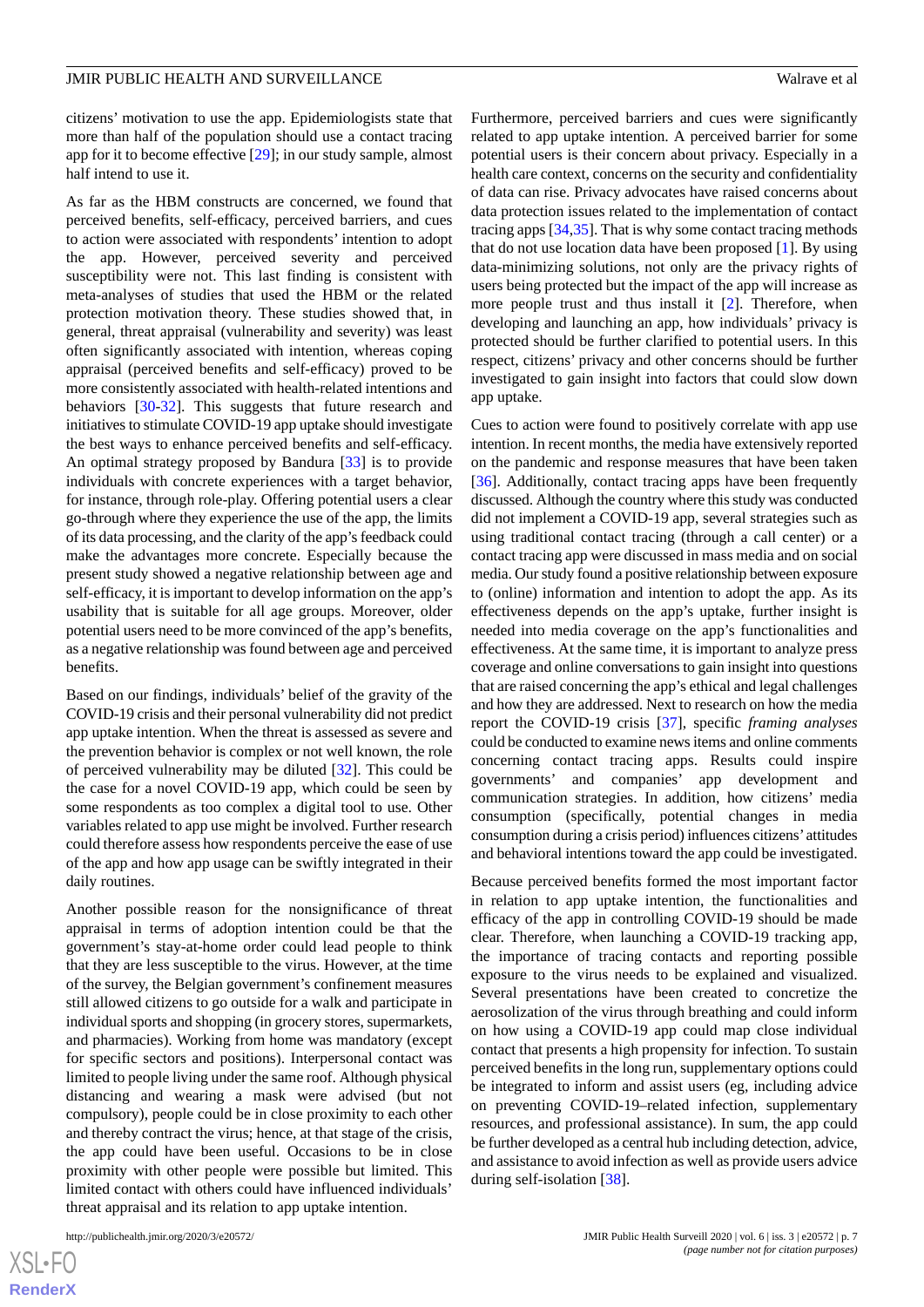Notwithstanding the value of a contact tracing app, this technology is only one potential instrument. Even with great uptake, some transmissions of the virus (eg, through objects) may not be captured [[1\]](#page-7-0). Therefore, contact tracing needs to be integrated into broader public health interventions, including raising awareness of preventive behaviors and testing [[38\]](#page-9-0). Moreover, the effectiveness of contact tracing apps depends on the general public's uptake. Uptake by a substantial portion of the population is needed to collect enough data. Therefore, further insight into the predictors of contact tracing app adoption is needed to influence uptake and continued use.

### **Limitations**

Notwithstanding its results, this study has some limitations. First, although our sample was heterogeneous with regard to age, gender, and educational level in Flanders (ie, the Dutch speaking part of Belgium), the use of convenience samples limits the generalizability of our findings. Furthermore, due to our sampling procedure we may have specifically missed out those who are already disadvantaged and less visible in society due to a lower income level, health status, social status, or migration background. Corroboration of our findings produced by representative data as well as data derived from disadvantaged groups would lend credibility to the findings.

Second, because COVID-19–related apps have not yet been deployed in Belgium (at the time this study was conducted), future research could investigate individuals' uptake when an

app is launched. Additionally, in countries in which a similar app has already been released, determinants of use and, even more importantly, continued use should be investigated. Future research could investigate app uptake (intention) longitudinally to assess citizens' willingness to use the app and whether changes in threat and coping appraisal occur at different levels of the COVID-19 outbreak and influence intention and behavior.

Third, since we measured intention to use the app based on a general app description, future researchers could use vignettes to describe several concrete options and their combinations to assess how respondents would be willing to adopt the app, depending on specific characteristics.

#### **Conclusion**

Contact tracing apps are being considered by many governments as a crucial part of their lockdown exit strategies during the COVID-19 pandemic. High uptake is crucial for these apps to be efficient in the mitigation of the virus. However, it remains unclear how we can motivate citizens to use these apps. Our results indicate that it is necessary to act on citizens' perceived self-efficacy and increase the perceived benefits of COVID-19 apps. At the same time, perceived barriers such as privacy concerns have to be overcome. Finally, the media can play an important role in stimulating app uptake by informing citizens about the functions, benefits, and use cases of the app, thereby increasing self-efficacy and perceived benefits.

### **Conflicts of Interest**

<span id="page-7-0"></span>None declared.

#### <span id="page-7-1"></span>**References**

- <span id="page-7-2"></span>1. Yasaka TM, Lehrich BM, Sahyouni R. Peer-to-Peer Contact Tracing: Development of a Privacy-Preserving Smartphone App. JMIR Mhealth Uhealth 2020 Apr 07;8(4):e18936 [\[FREE Full text](https://mhealth.jmir.org/2020/4/e18936/)] [doi: [10.2196/18936\]](http://dx.doi.org/10.2196/18936) [Medline: [32240973\]](http://www.ncbi.nlm.nih.gov/entrez/query.fcgi?cmd=Retrieve&db=PubMed&list_uids=32240973&dopt=Abstract)
- <span id="page-7-3"></span>2. Abeler J, Bäcker M, Buermeyer U, Zillessen H. COVID-19 Contact Tracing and Data Protection Can Go Together. JMIR Mhealth Uhealth 2020 Apr 20;8(4):e19359 [[FREE Full text\]](https://mhealth.jmir.org/2020/4/e19359/) [doi: [10.2196/19359](http://dx.doi.org/10.2196/19359)] [Medline: [32294052](http://www.ncbi.nlm.nih.gov/entrez/query.fcgi?cmd=Retrieve&db=PubMed&list_uids=32294052&dopt=Abstract)]
- 3. Ekong I, Chukwu E, Chukwu M. COVID-19 Mobile Positioning Data Contact Tracing and Patient Privacy Regulations: Exploratory Search of Global Response Strategies and the Use of Digital Tools in Nigeria. JMIR Mhealth Uhealth 2020 Apr 27;8(4):e19139 [\[FREE Full text](https://mhealth.jmir.org/2020/4/e19139/)] [doi: [10.2196/19139\]](http://dx.doi.org/10.2196/19139) [Medline: [32310817\]](http://www.ncbi.nlm.nih.gov/entrez/query.fcgi?cmd=Retrieve&db=PubMed&list_uids=32310817&dopt=Abstract)
- <span id="page-7-4"></span>4. Cheng W, Hao C. Case-Initiated COVID-19 Contact Tracing Using Anonymous Notifications. JMIR Mhealth Uhealth 2020 Jun 22;8(6):e20369 [[FREE Full text](https://mhealth.jmir.org/2020/6/e20369/)] [doi: [10.2196/20369\]](http://dx.doi.org/10.2196/20369) [Medline: [32501802\]](http://www.ncbi.nlm.nih.gov/entrez/query.fcgi?cmd=Retrieve&db=PubMed&list_uids=32501802&dopt=Abstract)
- <span id="page-7-5"></span>5. Wang S, Ding S, Xiong L. A New System for Surveillance and Digital Contact Tracing for COVID-19: Spatiotemporal Reporting Over Network and GPS. JMIR Mhealth Uhealth 2020 Jun 10;8(6):e19457 [[FREE Full text](https://mhealth.jmir.org/2020/6/e19457/)] [doi: [10.2196/19457](http://dx.doi.org/10.2196/19457)] [Medline: [32499212](http://www.ncbi.nlm.nih.gov/entrez/query.fcgi?cmd=Retrieve&db=PubMed&list_uids=32499212&dopt=Abstract)]
- <span id="page-7-6"></span>6. Yamamoto K, Takahashi T, Urasaki M, Nagayasu Y, Shimamoto T, Tateyama Y, et al. Health Observation App for COVID-19 Symptom Tracking Integrated With Personal Health Records: Proof of Concept and Practical Use Study. JMIR Mhealth Uhealth 2020 Jul 06;8(7):e19902 [[FREE Full text](https://mhealth.jmir.org/2020/7/e19902/)] [doi: [10.2196/19902\]](http://dx.doi.org/10.2196/19902) [Medline: [32568728](http://www.ncbi.nlm.nih.gov/entrez/query.fcgi?cmd=Retrieve&db=PubMed&list_uids=32568728&dopt=Abstract)]
- <span id="page-7-8"></span><span id="page-7-7"></span>7. Currie D, Peng C, Lyle D, Jameson B, Frommer M. Stemming the flow: how much can the Australian smartphone app help to control COVID-19? Public Health Res Pract 2020 Jun 30;30(2) [[FREE Full text\]](https://doi.org/10.17061/phrp3022009) [doi: [10.17061/phrp3022009](http://dx.doi.org/10.17061/phrp3022009)] [Medline: [32601652](http://www.ncbi.nlm.nih.gov/entrez/query.fcgi?cmd=Retrieve&db=PubMed&list_uids=32601652&dopt=Abstract)]
- <span id="page-7-9"></span>8. Fahey RA, Hino A. COVID-19, digital privacy, and the social limits on data-focused public health responses. International Journal of Information Management 2020 Jul:102181. [doi: [10.1016/j.ijinfomgt.2020.102181](http://dx.doi.org/10.1016/j.ijinfomgt.2020.102181)]
- 9. Bengio Y, Janda R, Yu YW, Ippolito D, Jarvie M, Pilat D, et al. The need for privacy with public digital contact tracing during the COVID-19 pandemic. The Lancet Digital Health 2020 Jul;2(7):e342-e344. [doi: [10.1016/s2589-7500\(20\)30133-3](http://dx.doi.org/10.1016/s2589-7500(20)30133-3)]
- 10. Rosenstock IM. Historical Origins of the Health Belief Model. Health Education Monographs 1974 Dec 01;2(4):328-335. [doi: [10.1177/109019817400200403](http://dx.doi.org/10.1177/109019817400200403)]
- 11. Rosenstock IM. The Health Belief Model and Preventive Health Behavior. Health Education Monographs 1974 Dec 01;2(4):354-386. [doi: [10.1177/109019817400200405\]](http://dx.doi.org/10.1177/109019817400200405)

 $XS$  • FO **[RenderX](http://www.renderx.com/)**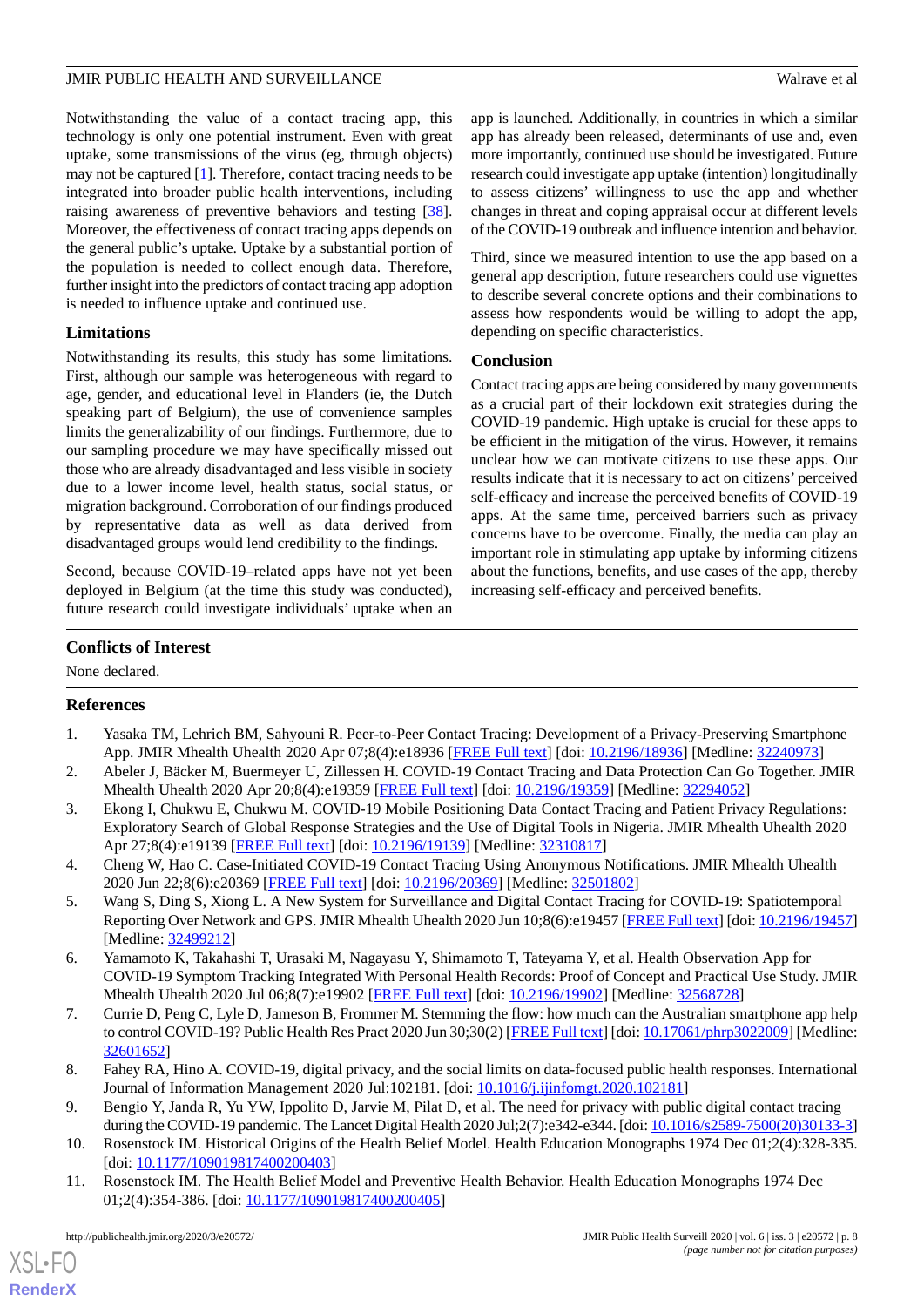- <span id="page-8-0"></span>12. Conner M, Norman P. Predicting health behaviour: A social cognition approach. In: Predicting Health Behaviour. UK: McGraw-Hill Education; 2005:1-27.
- <span id="page-8-1"></span>13. Logie CH, Turan JM. How Do We Balance Tensions Between COVID-19 Public Health Responses and Stigma Mitigation? Learning from HIV Research. AIDS Behav 2020 Jul 7;24(7):2003-2006 [[FREE Full text\]](http://europepmc.org/abstract/MED/32266502) [doi: [10.1007/s10461-020-02856-8\]](http://dx.doi.org/10.1007/s10461-020-02856-8) [Medline: [32266502](http://www.ncbi.nlm.nih.gov/entrez/query.fcgi?cmd=Retrieve&db=PubMed&list_uids=32266502&dopt=Abstract)]
- <span id="page-8-3"></span><span id="page-8-2"></span>14. Rosenstock IM, Strecher VJ, Becker MH. Social learning theory and the Health Belief Model. Health Educ Q 1988 Sep 04;15(2):175-183. [doi: [10.1177/109019818801500203\]](http://dx.doi.org/10.1177/109019818801500203) [Medline: [3378902\]](http://www.ncbi.nlm.nih.gov/entrez/query.fcgi?cmd=Retrieve&db=PubMed&list_uids=3378902&dopt=Abstract)
- <span id="page-8-4"></span>15. Maddux JE, Rogers RW. Protection motivation and self-efficacy: A revised theory of fear appeals and attitude change. Journal of Experimental Social Psychology 1983 Sep;19(5):469-479. [doi: [10.1016/0022-1031\(83\)90023-9](http://dx.doi.org/10.1016/0022-1031(83)90023-9)]
- <span id="page-8-5"></span>16. Champion V, Skinner C. The health belief model. In: Health behavior and health education: Theory, research, and practice, 4th ed. San Francisco, CA: Jossey-Bass; 2008:45-65.
- <span id="page-8-6"></span>17. Singh RK, Rani M, Bhagavathula AS, Sah R, Rodriguez-Morales AJ, Kalita H, et al. Prediction of the COVID-19 Pandemic for the Top 15 Affected Countries: Advanced Autoregressive Integrated Moving Average (ARIMA) Model. JMIR Public Health Surveill 2020 May 13;6(2):e19115 [\[FREE Full text\]](https://publichealth.jmir.org/2020/2/e19115/) [doi: [10.2196/19115](http://dx.doi.org/10.2196/19115)] [Medline: [32391801](http://www.ncbi.nlm.nih.gov/entrez/query.fcgi?cmd=Retrieve&db=PubMed&list_uids=32391801&dopt=Abstract)]
- <span id="page-8-8"></span><span id="page-8-7"></span>18. DP-3T. Decentralized Privacy-Preserving Proximity Tracing. GitHub. 2020. URL: <https://github.com/DP-3T/documents> [accessed 2020-04-14]
- 19. Pan-European Privacy-Preserving Proximity Tracing. PEPP-PT. 2020. URL:<https://www.pepp-pt.org/> [accessed 2020-04-01]
- <span id="page-8-9"></span>20. Champion VL. Instrument development for health belief model constructs. ANS Adv Nurs Sci 1984 Apr;6(3):73-85. [doi: [10.1097/00012272-198404000-00011](http://dx.doi.org/10.1097/00012272-198404000-00011)] [Medline: [6426380](http://www.ncbi.nlm.nih.gov/entrez/query.fcgi?cmd=Retrieve&db=PubMed&list_uids=6426380&dopt=Abstract)]
- <span id="page-8-10"></span>21. Fletcher R, Park S. The Impact of Trust in the News Media on Online News Consumption and Participation. Digital Journalism 2017 Feb 02;5(10):1281-1299. [doi: [10.1080/21670811.2017.1279979](http://dx.doi.org/10.1080/21670811.2017.1279979)]
- <span id="page-8-12"></span><span id="page-8-11"></span>22. Van Damme K, Courtois C, Verbrugge K, De Marez L. What's APPening to news? A mixed-method audience-centred study on mobile news consumption. Mobile Media & Communication 2015 Jan 13;3(2):196-213. [doi: [10.1177/2050157914557691\]](http://dx.doi.org/10.1177/2050157914557691)
- <span id="page-8-13"></span>23. Muthén L, Muthén B. Mplus User's Guide. Los Angeles, CA: Muthén & Muthén; 2019.
- <span id="page-8-14"></span>24. Byrne BM. Structural Equation Modeling with AMOS: Basic Concepts, Applications, and Programming. New York: Taylor and Francis Group; 2013.
- <span id="page-8-15"></span>25. Kline R. Principles and practices of structural equation modeling. New York: The Guilford Press; 2016.
- 26. Hu L, Bentler PM. Cutoff criteria for fit indexes in covariance structure analysis: Conventional criteria versus new alternatives. Structural Equation Modeling: A Multidisciplinary Journal 1999 Jan;6(1):1-55. [doi: [10.1080/10705519909540118\]](http://dx.doi.org/10.1080/10705519909540118)
- <span id="page-8-17"></span><span id="page-8-16"></span>27. Ponnet K. Financial stress, parent functioning and adolescent problem behavior: an actor-partner interdependence approach to family stress processes in low-, middle-, and high-income families. J Youth Adolesc 2014 Oct 23;43(10):1752-1769. [doi: [10.1007/s10964-014-0159-y](http://dx.doi.org/10.1007/s10964-014-0159-y)] [Medline: [25053382\]](http://www.ncbi.nlm.nih.gov/entrez/query.fcgi?cmd=Retrieve&db=PubMed&list_uids=25053382&dopt=Abstract)
- <span id="page-8-18"></span>28. Li J, Guo X. Global Deployment Mappings and Challenges of Contact-tracing Apps for COVID-19. SSRN Journal 2020. [doi: [10.2139/ssrn.3609516\]](http://dx.doi.org/10.2139/ssrn.3609516)
- 29. Hinch R, Probert W, Nurtay A, Kendall M, Wymant C, Hall M, et al. Effective Configurations of a Digital Contact Tracing App: A report to NHSX. 2020 Apr. URL: [https://cdn.theconversation.com/static\\_files/files/1009/](https://cdn.theconversation.com/static_files/files/1009/Report_-_Effective_App_Configurations.pdf?1587531217) Report - Effective App Configurations.pdf?1587531217 [accessed 2020-05-18]
- <span id="page-8-19"></span>30. Floyd DL, Prentice-Dunn S, Rogers RW. A Meta-Analysis of Research on Protection Motivation Theory. J Appl Social Pyschol 2000 Feb;30(2):407-429. [doi: [10.1111/j.1559-1816.2000.tb02323.x](http://dx.doi.org/10.1111/j.1559-1816.2000.tb02323.x)]
- <span id="page-8-20"></span>31. Jones CJ, Smith H, Llewellyn C. Evaluating the effectiveness of health belief model interventions in improving adherence: a systematic review. Health Psychol Rev 2014 Jun 12;8(3):253-269. [doi: [10.1080/17437199.2013.802623](http://dx.doi.org/10.1080/17437199.2013.802623)] [Medline: [25053213](http://www.ncbi.nlm.nih.gov/entrez/query.fcgi?cmd=Retrieve&db=PubMed&list_uids=25053213&dopt=Abstract)]
- <span id="page-8-22"></span><span id="page-8-21"></span>32. Milne S, Sheeran P, Orbell S. Prediction and Intervention in Health-Related Behavior: A Meta-Analytic Review of Protection Motivation Theory. J Appl Social Pyschol 2000 Jan;30(1):106-143 [[FREE Full text](https://onlinelibrary.wiley.com/doi/abs/10.1111/j.1559-1816.2000.tb02308.x)] [doi: [10.1111/j.1559-1816.2000.tb02308.x\]](http://dx.doi.org/10.1111/j.1559-1816.2000.tb02308.x)
- <span id="page-8-23"></span>33. Bandura A. Social cognitive theory of self-regulation. Organizational Behavior and Human Decision Processes 1991 Dec;50(2):248-287. [doi: [10.1016/0749-5978\(91\)90022-L](http://dx.doi.org/10.1016/0749-5978(91)90022-L)]
- <span id="page-8-24"></span>34. Crocker A, Opsahl K, Cyphers B. The Challenge of Proximity Apps For COVID-19 Contact Tracing. EFF. 2020. URL: <https://www.eff.org/deeplinks/2020/04/challenge-proximity-apps-covid-19-contact-tracing> [accessed 2020-05-19]
- 35. There's an app for that: Coronavirus apps. Privacy International. 2020 Apr. URL: [https://privacyinternational.org/long-read/](https://privacyinternational.org/long-read/3675/theres-app-coronavirus-apps) [3675/theres-app-coronavirus-apps](https://privacyinternational.org/long-read/3675/theres-app-coronavirus-apps) [accessed 2020-05-19]
- 36. Li J, Xu Q, Cuomo R, Purushothaman V, Mackey T. Data Mining and Content Analysis of the Chinese Social Media Platform Weibo During the Early COVID-19 Outbreak: Retrospective Observational Infoveillance Study. JMIR Public Health Surveill 2020 Apr 21;6(2):e18700 [[FREE Full text](https://publichealth.jmir.org/2020/2/e18700/)] [doi: [10.2196/18700\]](http://dx.doi.org/10.2196/18700) [Medline: [32293582](http://www.ncbi.nlm.nih.gov/entrez/query.fcgi?cmd=Retrieve&db=PubMed&list_uids=32293582&dopt=Abstract)]
- 37. Poirier W, Ouellet C, Rancourt M, Béchard J, Dufresne Y. (Un)Covering the COVID-19 Pandemic: Framing Analysis of the Crisis in Canada. Can J Pol Sci 2020 Apr 29:1-7. [doi: [10.1017/s0008423920000372\]](http://dx.doi.org/10.1017/s0008423920000372)

[XSL](http://www.w3.org/Style/XSL)•FO **[RenderX](http://www.renderx.com/)**